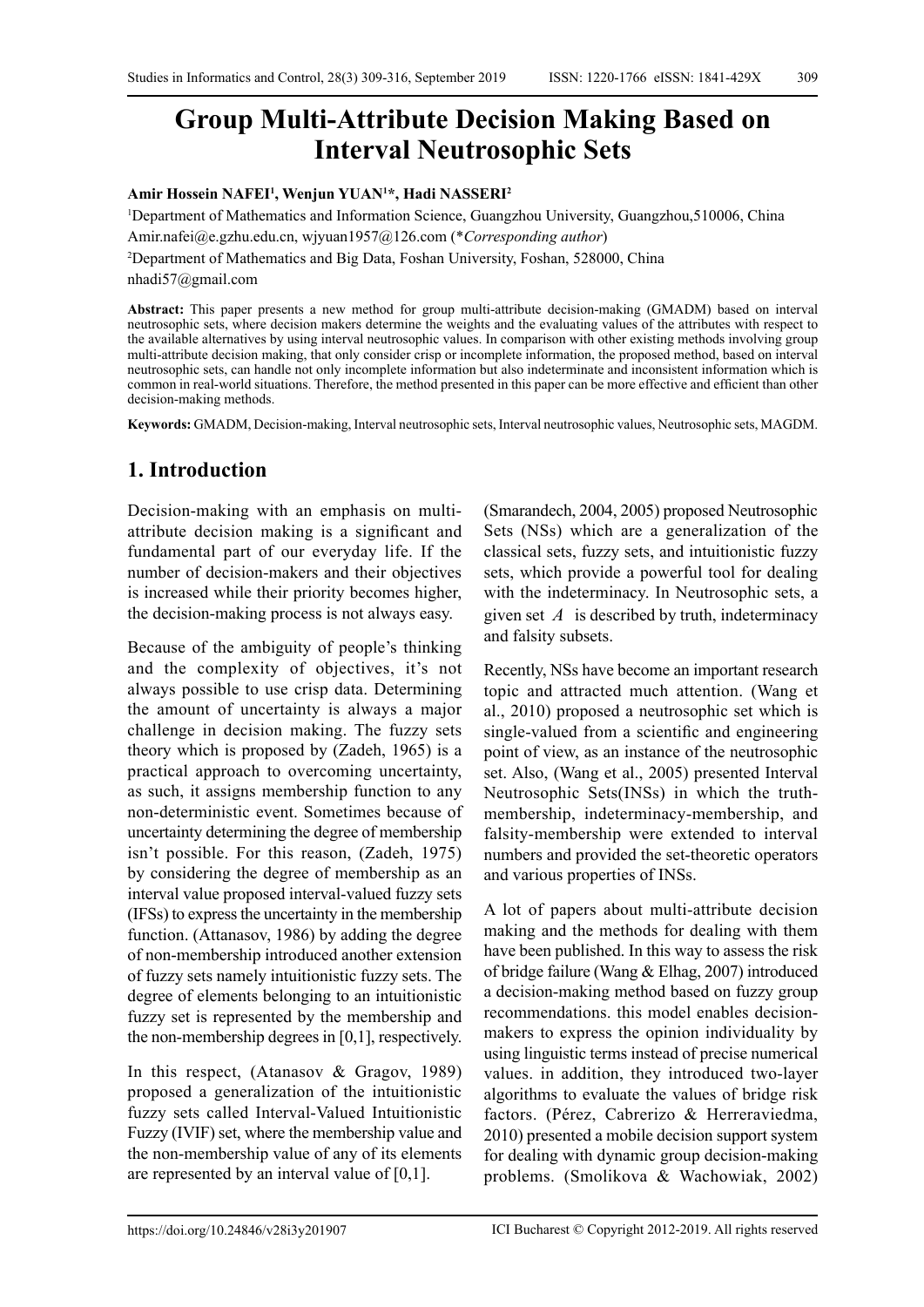compared aggregation techniques and analyzed different aggregation methods for group decisionmaking problems. (Ben-Arieh & Chen, 2006) presented a linguistic labels aggregation operator, called the fuzzy linguistic order weighted average operator, and applied it for autocratic decision making using group recommendations. (Chen & Tsai, 2015) present-ed an autocratic group decision-making method based on the ordered weighted average operator and the correlation coefficient between the preference order of the alternatives for all experts and the preference order of the alternatives for each expert, where linguistic preference matrices are used to express experts' opinions. (Parreiras et al., 2010) presented a flexible consensus scheme for multicriteria group decision making under linguistic assessments. (Pedrycz & Song, 2011) pointed out that information granularity is an important and useful asset that helps to reach consensus in group decision making. (Kou et al., 2017) presented an optimization model for the obtaining group preference employed in AHP group decision making that is relative to the AIP with pre-defined fixed weights. (Rădulescu. C. & Rădulescu. I., 2017) by varyi-ng the parameter  $\rho$  in the Minkowski distance presented an extended Topsis approach for ranking cloud service providers.

This research presents an applied method for decision-making with group recommendations based on interval neutrosophic sets, where decision makers determine the weight and the evaluating value of each attribute by using interval neutrosophic values. Section 2 briefly outlines neutrosophic sets, interval neutrosophic sets, operational rules between INSs, score and accuracy functions and ranking method of INSs. In section 3 the above-mentioned method is extended to ranking the alternatives. In section 4 one uses an example for illustrating the proposed method and the conclusions are discussed in section 5.

### **2. Preliminaries**

This section presents a brief study of certain preliminaries concerning neutrosophic sets, interval neutrosophic sets and some other details about them.

**Definition 1** (Smarandache, 1999): Let *X* be a universe of objectives and  $x \in X$ . A Neutrosophic Set (NS) *N* through *X* can be

characterized by a truth-membership function  $T_{N}(x)$ , an indeterminacy-membership function  $I_N(x)$  and a falsity-membership function  $F_N(x)$ , all of them being standard or non-standard subsets of  $\overline{0}^-, 1^+$ , which can be represented as  $T_N: X \to [0^-, 1^+]$ ,  $I_N: X \to \left] 0^-, 1^+ \right[$  and  $F_N: X \to \left] 0^-, 1^+ \right[$ . It is necessary to mention that there is not any restriction on the sum of  $T_N(x)$ ,  $I_N(x)$  and  $F_N(x)$  therefor  $0^- \le T_N(x) + I_N(x) + F_N(x) \le 3^+$ .

**Definition 2** (Smarandache, 2005): A Neutrosophic Set (NS) *N* is contained in the other NS *M* if and only if,

$$
\inf T_N(x) \le \inf T_M(x),
$$
  
\n
$$
Sup T_N(x) \le Sup T_M(x),
$$
  
\n
$$
\inf I_N(x) \ge \inf I_M(x),
$$
  
\n
$$
Sup I_N(x) \ge Sup I_M(x)
$$
  
\n
$$
\inf F_N(x) \ge \inf F_M(x),
$$
  
\n
$$
Sup F_N(x) \ge Sup F_M(x) \text{ for all } x \in X.
$$

**Definition 3** (Wang et al., 2010): A Single-Valued Neutrosophic (SVN) set *N* through *X* taking the form  $N = \{x, T_N(x), I_N(x), F_N(x); x \in X\},$ where *X* be a universe of discourse, and  $T_N: X \to [0,1], I_N: X \to [0,1]$  and  $F_N: X \to [0,1]$  with  $0 \le T_N(x) + F_N(x) + I_N(x) \le 3$ for all  $x \in X$ .  $T_N(x)$ ,  $F_N(x)$  and  $I_N(x)$ , represent truth membership, falsity membership and indeterminacy membership degrees of *x* to *N*, respectively.

**Definition 4** (Wang et al., 2005): An Interval Neutrosophic Set (INS) *N* through *X* taking the form  $N = \{x, T_{N}(x), I_{N}(x), F_{N}(x); x \in X\}$ where *X* be a universe of discourse, and  $T_{N}( x ), F_{N}( x ), I_{N}( x ) \in [0,1]$  such that  $0 \leq Sup T_N(x) + Sup I_N(x) + Sup F_N(x) \leq 3$  for all  $x \in X$ .  $T_N(x)$ ,  $F_N(x)$  and  $I_N(x)$ , represent truth membership, falsity membership and indeterminacy membership of *x* to *N*, respectively. For convenience let  $x = (\int T^L, T^U \cdot \int I^L, I^U \cdot \int I^U, I^U \cdot \int I^U)$  represent a value of the Interval Neutrosophic Set (INS), and call it Interval Neutrosophic Value (INV).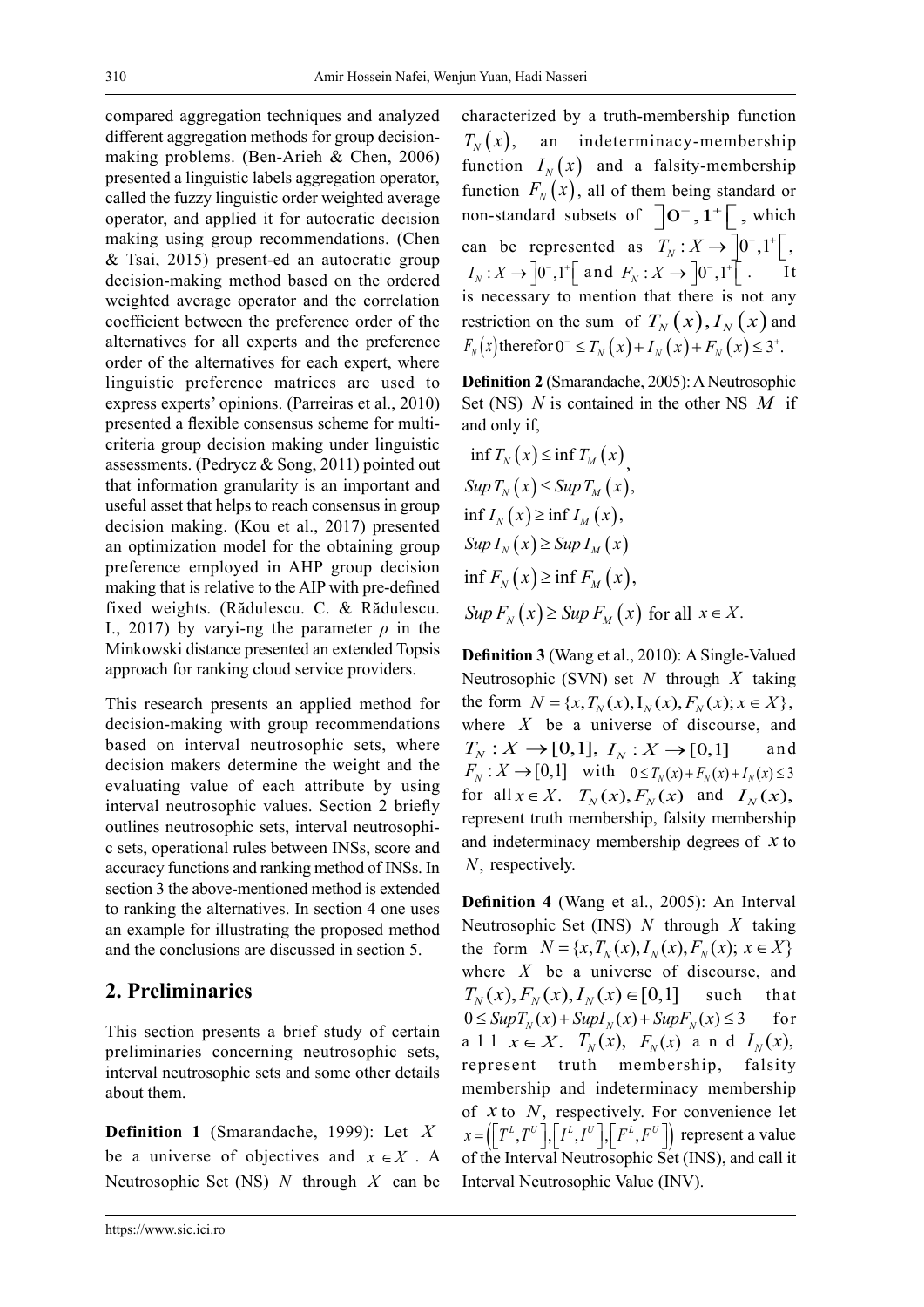be two INVs. The multiplication and addition operations between two INVs *x* and *y* are defined as follows:

$$
x \otimes y = \begin{pmatrix} \begin{bmatrix} T_1^L T_2^L, T_1^U T_2^U \end{bmatrix}, \\ \begin{bmatrix} I_1^L + I_2^L - I_1^L I_2^L, I_1^U + I_2^U - I_1^U I_2^U \end{bmatrix}, \\ \begin{bmatrix} F_1^L + F_2^L - F_1^L F_2^L, F_1^U + F_2^U - F_1^U F_2^U \end{bmatrix} \end{pmatrix}, (1)
$$

$$
x \oplus y = \begin{pmatrix} \begin{bmatrix} T_1^L + T_2^L - T_1^L T_2^L, T_1^U + T_2^U - T_1^U T_2^U \end{bmatrix}, \\ \begin{bmatrix} F_1^L F_2^L, F_1^U F_2^U \end{bmatrix}, \end{pmatrix}, (2)
$$

also, the scalar multiplication is defined as:

$$
nx = \begin{bmatrix} \left[1 - \left(1 - T_1^L\right)^n, 1 - \left(1 - T_1^U\right)^n\right], \\ \left[\left(I_1^L\right)^n, \left(I_1^U\right)^n\right], \\ \left[\left(F_1^L\right)^n, \left(F_1^U\right)^n\right] \end{bmatrix}, n > 0. \quad (3)
$$

**Definition 6** (Wang et al., 2005)**:** A score function *S* of an INV

$$
x = \left( \left[ T^L, T^U \right], \left[ I^L, I^U \right], \left[ F^L, F^U \right] \right)
$$

is defined as:

$$
S(x) = \frac{2 + T^{L} + T^{U} - 2I^{L} - 2I^{U} - F^{L} - F^{U}}{4}, \quad (4)
$$

where  $S(x) \in [-1,1]$ . **Theorem 1.** Let

$$
x = \left(\left[T_1^L, T_1^U\right], \left[I_1^L, I_1^U\right], \left[F_1^L, F_1^U\right]\right) \text{ and}
$$

$$
y = \left(\left[T_2^L, T_2^U\right], \left[I_2^L, I_2^U\right], \left[F_2^L, F_2^U\right]\right) \text{ be}
$$

two INVs, in this case, If  $x \subseteq y$ , then  $S(x) \leq S(y)$ .

**Proof**. According to Definition 6, we have:

$$
S(x) = \frac{2 + T_1^L + T_1^U - 2I_1^L - 2I_1^U - F_1^L - F_1^U}{4},
$$
  
\n
$$
S(y) = \frac{2 + T_2^L + T_2^U - 2I_2^L - 2I_2^U - F_2^L - F_2^U}{4},
$$

Therefore:

$$
S(y) - S(x) = \frac{1}{4} ((T_2^L - T_1^L) + (T_2^U - T_1^U) + 2(I_1^L - I_2^L))
$$
  
+2(I\_1^U - I\_2^U) + (F\_1^L - F\_2^L) + (F\_1^U - F\_2^U)),  
If  $x \subseteq y$ , then

$$
T_1^L \le T_2^L, T_1^U \le T_2^U, I_1^L \ge I_2^L, I_1^U \ge I_2^U \text{ and }
$$
  

$$
F_1^L \ge F_2^L, F_1^U \ge F_2^U,
$$

hence,

$$
\left(T_2^L - T_1^L\right) \ge 0, \left(T_2^U - T_1^U\right) \ge 0, \left(T_1^L - T_2^L\right) \ge 0,
$$
\n
$$
\left(T_1^U - T_2^U\right) \ge 0, \left(F_1^L - F_2^L\right) \ge 0
$$
\nand\n
$$
\left(F_1^U - F_2^U\right) \ge 0.
$$

Then, it follows that  $S(y) - S(x) \ge 0$  and  $S(y) \geq S(x)$ .

(3) **Definition 7** (Wang et al., 2005): Let  $x = \left( \left[ T^L, T^U \right], \left[ I^L, I^U \right], \left[ F^L, F^U \right] \right)$  be an INV. The accuracy function of  $x$  is defined as follows:

$$
A(x) = \frac{1}{2} (T^{L} + T^{U} - I^{U} (1 - T^{U}) - I^{L} (1 - T^{L}) - F^{U}
$$
  

$$
(1 - I^{L}) - F^{L} (1 - I^{U}), \qquad (5)
$$

where  $A(x) \in [-1,1]$ .

**Lemma 1.** The accuracy function *A* has been reduced to the accuracy function proposed by (Nayagam, Muralikrishnan & Sivaraman, 2011) if  $I^{L}$ ,  $I^{U} = 0$  and  $T^{U} + F^{U} \leq 1$ .

**Definition 8** (Wang et al., 2005): Consider two interval neutrosophic values such as:

$$
x = \left( \begin{bmatrix} T_1^L, T_1^U \end{bmatrix}, \begin{bmatrix} I_1^L, I_1^U \end{bmatrix}, \begin{bmatrix} F_1^L, F_1^U \end{bmatrix} \right),
$$
  

$$
y = \left( \begin{bmatrix} T_2^L, T_2^U \end{bmatrix}, \begin{bmatrix} I_2^L, I_2^U \end{bmatrix}, \begin{bmatrix} F_2^L, F_2^U \end{bmatrix} \right).
$$

The ranking method of these two INVs *x* and *y* will be as follows:

- 1. If  $S(x) > S(y)$  then  $x > y$ .
- 2. If  $S(x) < S(y)$  then  $x < y$ .
- 3. If  $S(x) = S(y)$  then,
	- I. If  $A(x) > A(y)$  then  $x > y$ .<br>II. If  $A(x) < A(y)$  then  $x < y$ .
	- If  $A(x) < A(y)$  then  $x < y$ .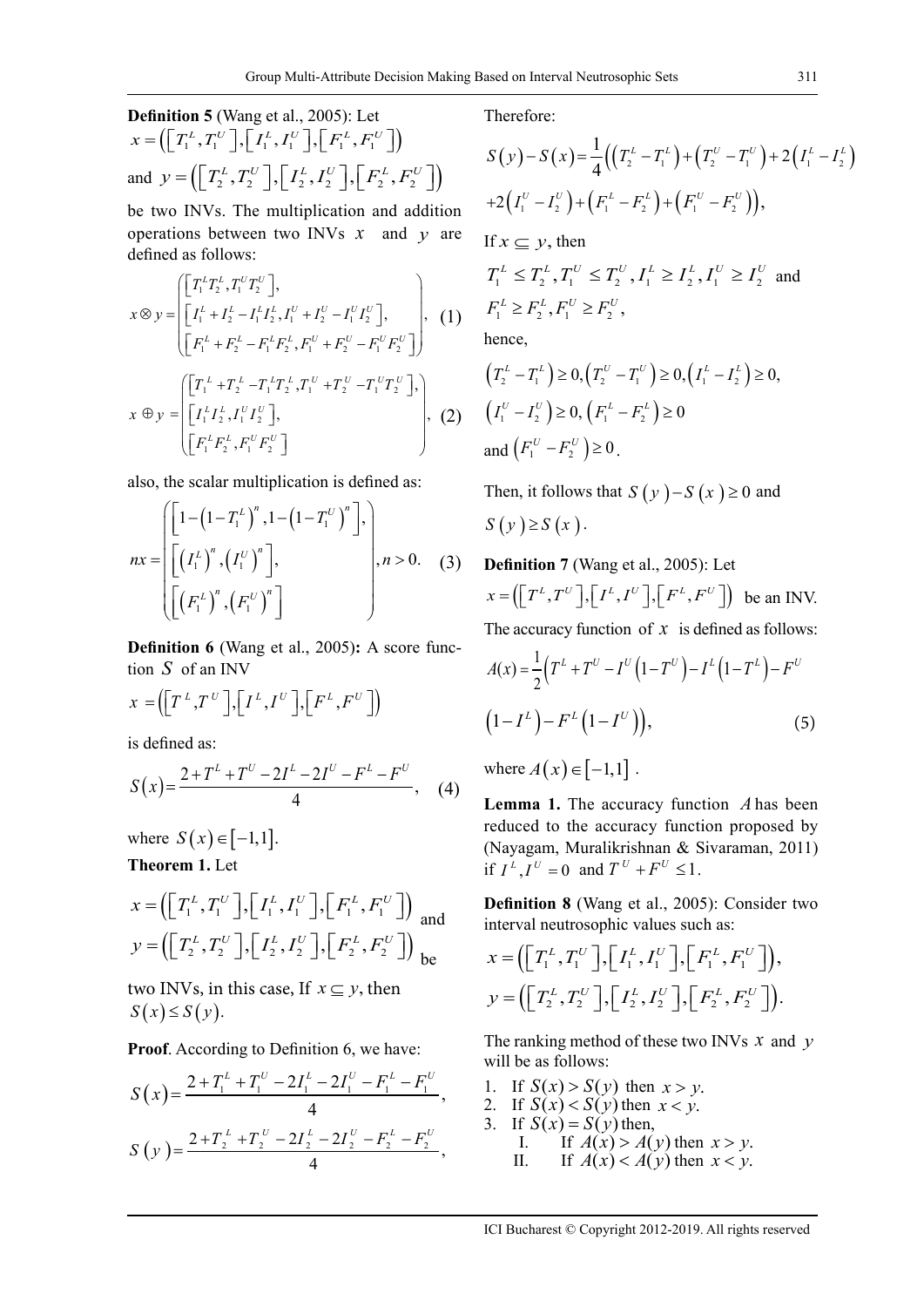# **3. A New GMADM Method Based on INSs**

Assume that there are *n* alternatives  $A_1, A_2, \ldots, A_n, m$  attributes  $B_1, B_2, \ldots, B_m$ , and *k* decision-makers(DMs)  $D_1$ ,  $D_2$ , ...  $D_k$ . Assume that  $E_p = (e_{ig}^p)_{n \times m}$  be an evaluating matrix of the alternatives with respect to the attributes provided by DM  $D_p$ , can be shown as follows:

$$
B_{1} \t B_{2} \t \cdots \t B_{m}
$$
\n
$$
A_{1} \begin{bmatrix} e^{p}_{11} & e^{p}_{12} & \cdots & e^{p}_{1m} \\ e^{p}_{21} & e^{p}_{22} & \cdots & e^{p}_{2m} \\ \vdots & \vdots & \vdots & \ddots & \vdots \\ e^{p}_{n1} & e^{p}_{n2} & \cdots & e^{p}_{nm} \end{bmatrix}.
$$
\n(6)

where the elements of the matrix  $E_n$  are represented by INVs.

Assume that  $\overline{w}_p = (\overline{w}_i^p)_{1 \times m}$  be a vector of weight for attributes determined by DM  $D_p$  that  $\overline{w}_i^p$ is an INV, and  $W_p^{(r)}$  represent the weight of DM  $D_{\mathbf{k}p}$  at the r<sup>th</sup> round, where  $W_p^{(r)} \in [0,1]$  and  $\sum W_p^{(r)} = 1, r \ge 1$ . The method proposed in this  $p_{\text{ap}}^{\text{p=1}}$  for solving group multiattribute decisionmaking problems based on INSs can be presented as follows:

**Step (1)**. Suppose that  $r = 1$  and  $W_i^{(1)} = \frac{1}{k}$ ,  $(i = 1, ..., k)$  where  $W_1^{(1)}, W_2^{(1)}, ..., W_k^{(1)}$ respectively represents the weights of the decision-makers (DMs)  $D_1, D_2, ..., D_k$  in the first round. According to the multiplication operator of INSs presented in eq. 1 the weighted evaluating matrix  $H_p$  based on the DM  $D_p$  will be calculated as follows:

$$
B_{1} \t B_{2} \t \cdots \t B_{m}
$$
\n
$$
A_{1} \begin{bmatrix} e^{p}_{11} \otimes \overline{w}_{1}^{P} & e^{p}_{12} \otimes \overline{w}_{2}^{P} & \dots & e^{p}_{1m} \otimes \overline{w}_{m}^{P} \\ e^{p}_{21} \otimes \overline{w}_{1}^{P} & e^{p}_{22} \otimes \overline{w}_{2}^{P} & \dots & e^{p}_{2m} \otimes \overline{w}_{m}^{P} \\ \vdots & \vdots & \vdots & \ddots & \vdots \\ e^{p}_{n1} \otimes \overline{w}_{1}^{P} & e^{p}_{n2} \otimes \overline{w}_{2}^{P} & \dots & e^{p}_{nm} \otimes \overline{w}_{m}^{P} \end{bmatrix}
$$
\n
$$
B_{1} \t B_{2} \t \cdots \t B_{m}
$$
\n
$$
A_{1} \begin{bmatrix} c_{11}^{P} & c_{12}^{P} & \dots & c_{1m}^{P} \\ c_{21}^{P} & c_{22}^{P} & \dots & c_{2m}^{P} \\ \vdots & \vdots & \vdots & \ddots & \vdots \\ c_{n1}^{P} & c_{n2}^{P} & \dots & c_{nm}^{P} \end{bmatrix}
$$
\n
$$
A_{n} \begin{bmatrix} c_{11}^{P} & c_{12}^{P} & \dots & c_{2m}^{P} \\ c_{n1}^{P} & c_{n2}^{P} & \dots & c_{nm}^{P} \end{bmatrix}
$$
\n(7)

**Step (2).** Obtain the aggregated evaluating matrix *Z* as follows:

$$
D_1 \quad D_2 \quad \cdots \quad D_k
$$
\n
$$
Z = \begin{bmatrix} A_1 \\ A_2 \\ \vdots \\ A_n \end{bmatrix} \begin{bmatrix} G_{11} & G_{12} & \cdots & G_{1k} \\ G_{21} & G_{22} & \cdots & G_{2k} \\ \vdots & \vdots & \ddots & \vdots \\ G_{n1} & G_{n2} & \cdots & G_{nk} \end{bmatrix} .
$$
\n(8)

where  $G_{in}$  is an INV, representing the sum of alternatives with respect to DM  $D_n$ . Based on the addition operator  $\oplus$  presented in eq. 2 the components of the matrix *Z* can be calculated as follows:

$$
G_{ip} = c_{i1}^p \oplus c_{i2}^p \oplus \cdots \oplus c_{im}^p.
$$
 (9)

**Step** (3). By using the score function  $S$  presented in eq. 4 and the aggregated evaluating matrix where it was obtained in the last step, the function matrix  $S(G_{in})$  can be constructed as follows:

$$
S = \begin{bmatrix} A_1 \begin{bmatrix} S(G_{11}) & S(G_{12}) & \cdots & S(G_{1k}) \\ S(G_{21}) & S(G_{22}) & \cdots & S(G_{2k}) \\ \vdots & \vdots & \ddots & \vdots \\ S(G_{n1}) & S(G_{n2}) & \cdots & S(G_{nk}) \end{bmatrix}, \quad (10)
$$

where  $S(G_{i_p}) \in [-1,1], 1 \le p \le k$  and  $1 \le i \le n$ .

**Step (4).** According to the ranking method presented in Definition 8, construct the preference vector  $L^P$  of all alternatives with respect to DM  $D<sub>n</sub>$  as follows:

$$
A_1 \quad A_2 \quad \cdots \quad A_n
$$
\n
$$
L^P = \begin{bmatrix} L_1^P & L_2^P & \cdots & L_n^P \end{bmatrix} . \tag{11}
$$

**Step (5).** Calculate the aggregated group evaluating value  $d_i^{(r)} = \sum^k \left( W_p^{(r)} \times S(G_p) \right)$  $A_i$  with respect to DMs  $D_1, D_2,...D_k$  where  $d_i^{(r)} = \sum_{p} (W_p^{(r)} \times S(G_p))$  of alternative  $d_i^{(r)} \in [-1,1]$ . According to the achieved aggregated group evaluating value  $d_i^{(r)}$ , the group preference vector *Q* of the alternatives  $A_1, A_2, \ldots, A_n$ , can be obtained as follows: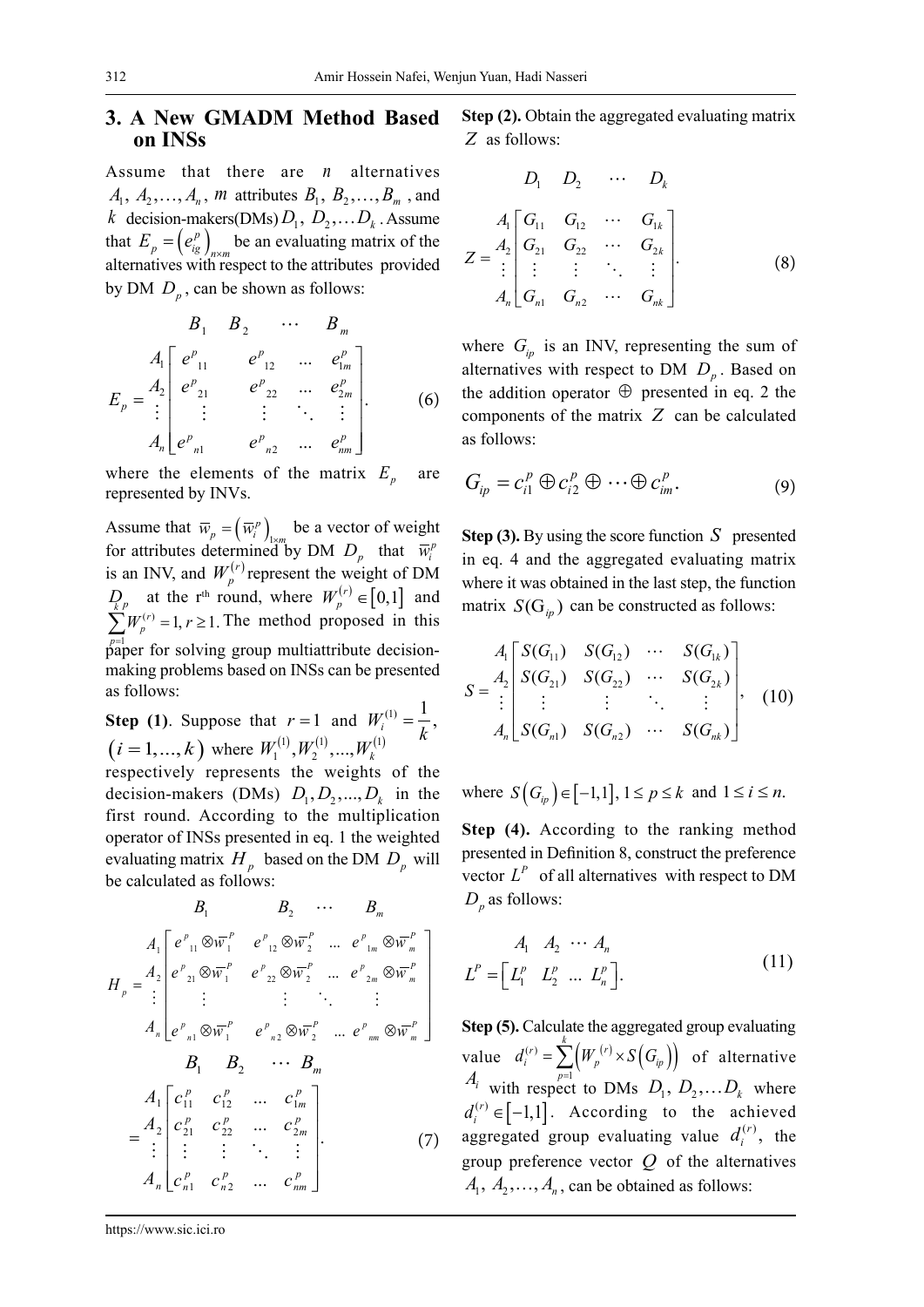$$
A_1 \quad A_2 \quad \cdots \quad A_n
$$
  

$$
Q = [Q_1 \quad Q_2 \quad \cdots \quad Q_n], \tag{12}
$$

**Step (6).** According to the group preference vector *Q* and the preference vector  $\hat{L}^P$ , the similarity degree  $S(Q, L^P)$  between *Q* and  $L^P$ , can be obtained as follows:

For  $p = 1$  to  $k$  and  $i = 1$  to  $n$ , if  $Q_i \neq L_i^p$  then  $S(Q, L^P) = 0$ 

otherwise, if :  $Q_i = L_i^p = q$ 

Then,

$$
S(Q, L^P) = S(Q, L^P) + [n - (q - 1)].
$$

End.

And then construct the group consensus agreement degree  $B^{(r)}$  of all DMs at the r<sup>th</sup> round as follows:

$$
B^{(r)} = \sum_{p=1}^{k} \left( X_p \times W_p^{(r)} \right) , \qquad (13)
$$

where,

$$
X_{P} = \frac{S(Q, L^{P})}{S(Q, L^{1}) + S(Q, L^{2}) + ... + S(Q, L^{k})},
$$
(14)

if  $B^{(r)}(\gamma)$ , where  $\gamma$  is the group decisive agreement threshold value such that  $\gamma \in [0,1]$ 

go to step 8, otherwise the largest  $d_i$  has the best preference order of alternative *Ai* .

**Step (8).** Let, 
$$
t_p^{r+1} = W_p^{(r)} \times (1 + X_p)
$$
,

and calculate the weight of DM  $D<sub>p</sub>$  at the  $r+1$ <sup>th</sup> round as follows:

$$
W_p^{(r+1)} = \frac{t_p^{r+1}}{\sum_{p=1}^k t_p^{r+1}},
$$
\n(15)

where  $\sum W_n^{(r+1)}$ 1  $\frac{r^{(r+1)}}{p} = 1,$ *k p W* =  $\sum W_p^{(r+1)} = 1$ , let  $(r = r + 1)$  and return to step 5.

The algorithm above-mentioned will be illustrated in the next section to explore the ability of the suggested method.

# **4. Numerical Example**

Assume that the evaluating matrices  $E_1, E_2, E_3$ of four manufacturing companies  $C_1, C_2, C_3$  and  $C_4$  as the alternatives with respect to the three attributes such as "Price Analysis", "Quality analysis" and "Popularity Analysis" given by the three decision-makers (DMs)  $D_1$ ,  $D_2$  and  $D_3$  are represented as follows:

| Price Analysis  | <b>Quality Analysis</b>                                                                                                                                                                                                                                                                                                                         | Popularity Analysis |
|-----------------|-------------------------------------------------------------------------------------------------------------------------------------------------------------------------------------------------------------------------------------------------------------------------------------------------------------------------------------------------|---------------------|
|                 | $\begin{array}{c} C_1 \left[\left([0.139, 0.300], [0.000, 0.002], [0.149, 0.951]\right) \right. \left. \left([0.024, 0.274], [0.575, 0.872], [0.047, 0.601]\right) \right. \left. \left([0.065, 0.423], [0.367, 0.468], [0.003, 0.023]\right) \right. \\ \left. \left. \begin{array}{c} C_2 \left[\left([0.004, 0.153], [0.448, 0.534], [0.244$ |                     |
| Price Analysis  | <b>Quality Analysis</b>                                                                                                                                                                                                                                                                                                                         | Popularity Analysis |
| $E_2 = C_3 / r$ | $\begin{bmatrix} C_1\Big[ \big( [0.012, 0.083], [0.216, 0.950], [0.011, 0.016] \big) & \big( [0.194, 0.642], [0.091, 0.517], [0.008, 0.246] \big) & \big( [0.262, 0.603], [0.447, 0.479], [0.181, 0.308] \big) \\ - C_2\Big[ \big( [0.056, 0.123], [0.034, 0.580], [0.287, 0.329] \big) & \big( [0$                                             |                     |
| Price Analysis  | <b>Quality Analysis</b>                                                                                                                                                                                                                                                                                                                         | Popularity Analysis |
| $E_3 = C_3  t$  | $\begin{bmatrix} C_1\Big[ \big( [0.037, 0.396],[0.148, 0.492],[0.148, 0.258]\big) & \big( [0.411, 0.705],[0.143, 0.381],[0.005, 0.076]\big) & \big( [0.294, 0.650],[0.027, 0.679],[0.093, 0.254]\big) \\ C_2\Big[ \big( [0.624, 0.798],[0.035, 0.711],[0.405, 0.783]\big) & \big( [0.026, 0.250],[0$                                            |                     |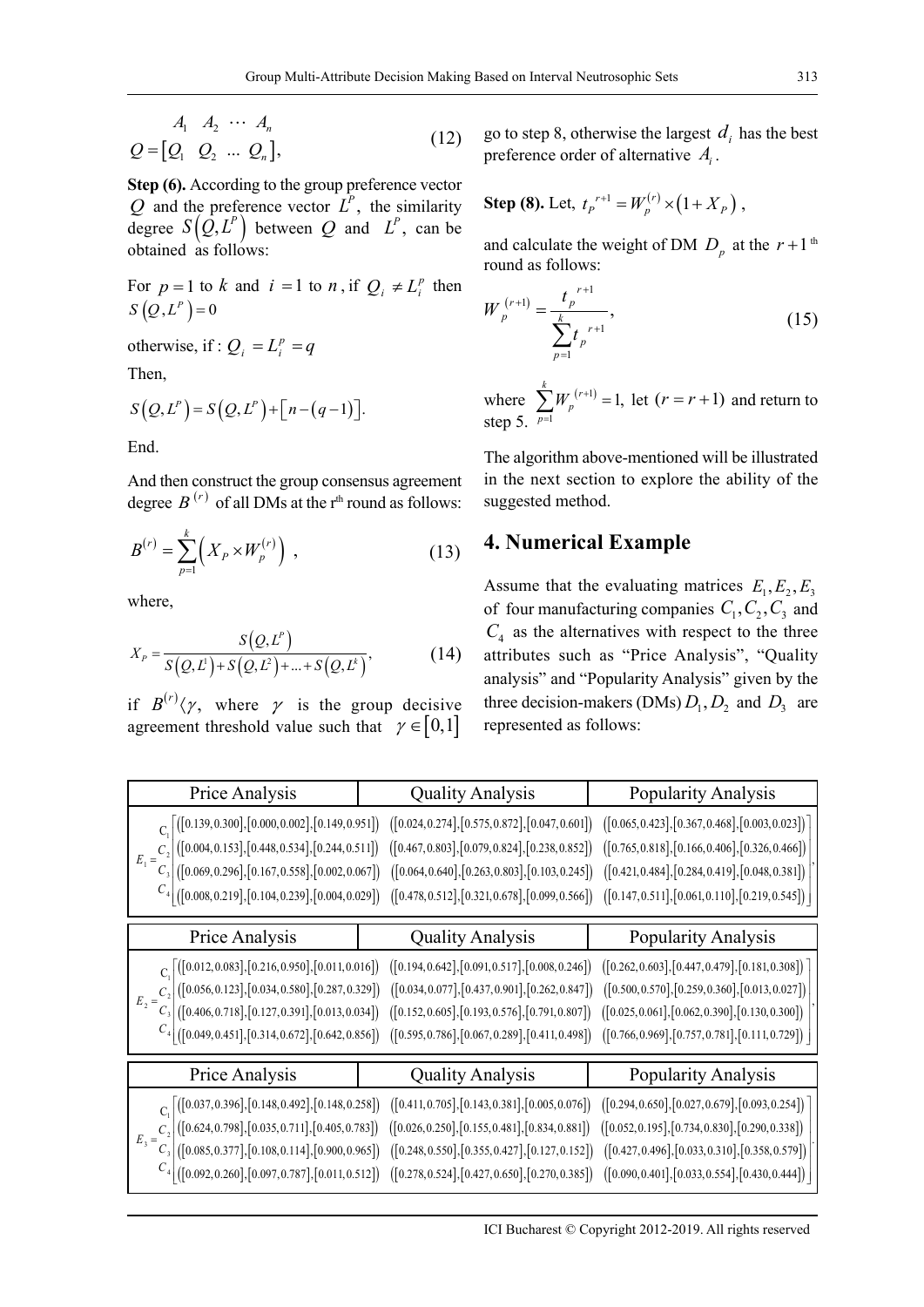| Price Analysis                                                                                                                                                                                                                                                                                                                        | <b>Quality Analysis</b> | Popularity Analysis |  |
|---------------------------------------------------------------------------------------------------------------------------------------------------------------------------------------------------------------------------------------------------------------------------------------------------------------------------------------|-------------------------|---------------------|--|
| $W_1 = [(0.121, 0.253], [0.544, 0.884], [0.171, 0.196])$ $([0.775, 0.795], [0.237, 0.493], [0.170, 0.355])$ $([0.175, 0.179], [0.177, 0.244], [0.514, 0.752]]$                                                                                                                                                                        |                         |                     |  |
| Price Analysis                                                                                                                                                                                                                                                                                                                        | <b>Quality Analysis</b> | Popularity Analysis |  |
| $W_2 = \left[ \left( \left[ 0.535, 0.548 \right], \left[ 0.026, 0.165 \right], \left[ 0.319, 0.494 \right] \right) \right] \left[ \left[ 0.362, 0.533 \right], \left[ 0.135, 0.327 \right], \left[ 0.517, 0.602 \right] \right] \left[ \left[ 0.064, 0.152 \right], \left[ 0.112, 0.381 \right], \left[ 0.424, 0.821 \right] \right]$ |                         |                     |  |
|                                                                                                                                                                                                                                                                                                                                       |                         |                     |  |
| Price Analysis                                                                                                                                                                                                                                                                                                                        | <b>Quality Analysis</b> | Popularity Analysis |  |

Suppose that the weight of these attributes given by DMs  $D_1, D_2$  and  $D_3$ , is as follows:

Also, the value of the group decisive agreement threshold can be considered as  $\gamma = 0.99$ .

**Step (1).** It can be supposed that  $r = 1$  and  $W_i^{(r)} = \frac{1}{2}$  $W_i^{(r)} = \frac{1}{3}$ , (*i*=1,2,3). The weighted evaluating matrices  $H_1$ ,  $H_2$  and  $H_3$  of DMs  $D_1, D_2$  and  $D_3$ , respectively can be calculated as follows:

| Price Analysis | <b>Quality Analysis</b>                                                                                                                                                                                                                                                                                                                                                                 | Popularity Analysis |  |
|----------------|-----------------------------------------------------------------------------------------------------------------------------------------------------------------------------------------------------------------------------------------------------------------------------------------------------------------------------------------------------------------------------------------|---------------------|--|
|                | $\label{eq:G1} \begin{array}{ll} \begin{array}{c} \mbox{C}_1 \left[\left([0.017,0.076],[0.544,0.884],[0.295,0.961]\right) \right. \left([0.019,0.218],[0.676,0.935],[0.208,0.743]\right) \right. \left.\left.\left.\left([0.011,0.076],[0.479,0.597],[0.515,0.757]\right) \right] \right. \\ \left.\left. \begin{array}{c} \mbox{C}_2 \left[\left([0.000,0.039],[0.748,0.946$           |                     |  |
| Price Analysis | <b>Quality Analysis</b>                                                                                                                                                                                                                                                                                                                                                                 | Popularity Analysis |  |
|                | $\label{eq:G1} \begin{array}{c} \displaystyle C_1 \left[\left([0.007,0.045],[0.237,0.959],[0.327,0.502]\right) \right. \left.\left.\left.\left([0.070,0.342],[0.214,0.675],[0.520,0.700]\right) \right. \left.\left.\left([0.017,0.092],[0.509,0.677],[0.529,0.876]\right) \right.\right] \right. \\ \left.\left. \displaystyle C_2 \left[\left([0.030,0.067],[0.059,0.649],[0.514,0.6$ |                     |  |
| Price Analysis | <b>Quality Analysis</b>                                                                                                                                                                                                                                                                                                                                                                 | Popularity Analysis |  |
|                | $\label{eq:G1} \begin{array}{ll} C_1 \left[\left([0.013, 0.243], [0.375, 0.994], [0.308, 0.421]\right) \right. & \left([0.009, 0.016], [0.297, 0.659], [0.169, 0.301]\right) \left. \left([0.017, 0.118], [0.452, 0.901], [0.208, 0.413]\right) \right] \\ H_3 = C_2 \left[\left([0.221, 0.490], [0.292, 0.997], [0.517, 0.83$                                                          |                     |  |

**Step (2)**. According to the addition operator presented in eq. 2 and on the weighted evaluating matrices calculated in the last step, the agreement evaluating matrix *Z* will be calculated as follows:

| $\left.\left.\left.\left.\left.\left[\left([0.046,0.332],[0.176,0.494],[0.032,0.540]\right)\right.\right.\\ \left.\left.\left([0.092,0.430],[0.026,0.438],[0.090,0.308]\right)\right.\right.\right.\right.\left.\left.\left.\left.\left([0.039,0.343],[0.050,0.590],[0.011,0.052]\right)\right]\right.\right\right\}$<br>$=\frac{C_2}{C_3}\Bigg \big([0.448, 0.704], [0.070, 0.474], [0.092, 0.476]\big) \quad \big([0.072, 0.183], [0.010, 0.366], [0.143, 0.512]\big) \quad \big([0.224, 0.510], [0.076, 0.674], [0.169, 0.363]\big)\Bigg _{\big([0.127, 0.585], [0.111, 0.479], [0.024, 0.109]\big)} \quad \big([0.262, 0.5$<br>$\begin{bmatrix} C_4 \end{bmatrix}$ ([0.388, 0.491], [0.065, 0.249], [0.027, 0.140]) ([0.273, 0.627], [0.050, 0.327], [0.264, 0.706]) ([0.044, 0.230], [0.081, 0.695], [0.039, 0.186]) |  |
|---------------------------------------------------------------------------------------------------------------------------------------------------------------------------------------------------------------------------------------------------------------------------------------------------------------------------------------------------------------------------------------------------------------------------------------------------------------------------------------------------------------------------------------------------------------------------------------------------------------------------------------------------------------------------------------------------------------------------------------------------------------------------------------------------------------------------|--|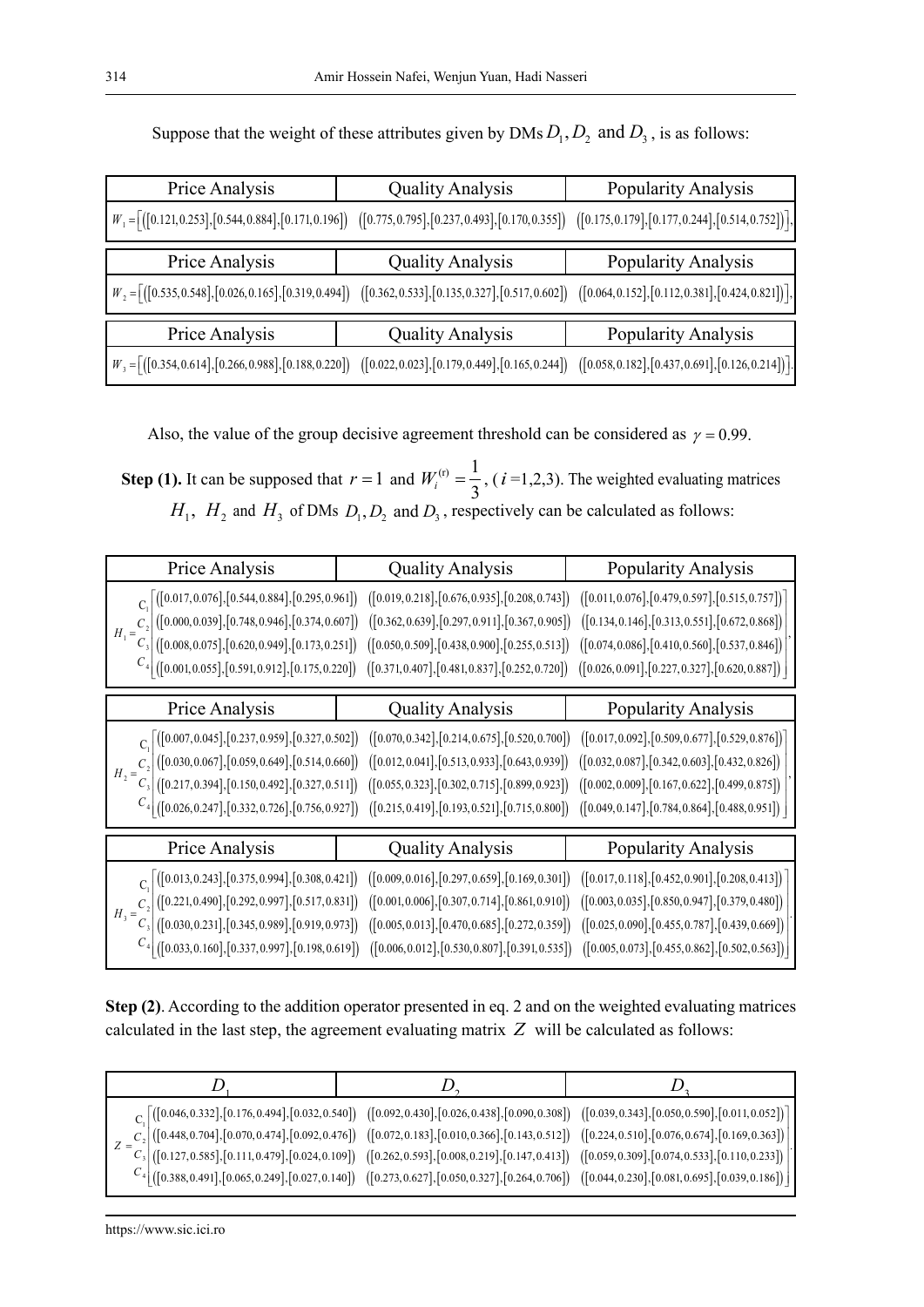**Step (3)**. By using eq. 4 the function matrix S will be calculated as follows:

|                     |       | D.    | D.        |
|---------------------|-------|-------|-----------|
| $C_1$               | 0.117 | 0.299 | $0.259$ ] |
| $S = \frac{C_2}{A}$ | 0.374 | 0.212 | 0.175     |
| $C_{3}$             | 0.350 | 0.461 | 0.203     |
|                     | 0.521 | 0.294 | 0.124     |

**Step (4).** Based on the ranking method presented in Definition 8, the preference vectors  $L^1, L^2$  and  $L^3$  of DMs  $D_1, D_2$  and  $D_3$  can get as follows:

$$
C_1 \t C_2 \t C_3 \t C_4
$$
\n
$$
L^1 = \begin{bmatrix} 4 & 2 & 3 & 1 \end{bmatrix},
$$
\n
$$
C_1 \t C_2 \t C_3 \t C_4
$$
\n
$$
L^2 = \begin{bmatrix} 2 & 4 & 1 & 3 \end{bmatrix},
$$
\n
$$
C_1 \t C_2 \t C_3 \t C_4
$$
\n
$$
L^3 = \begin{bmatrix} 1 & 3 & 2 & 4 \end{bmatrix},
$$

**Step (5)**. In this step the aggregated group evaluating value  $d_i$  of each alternative with respect to three DMs  $D_1, D_2$  and  $D_3$  can be calculated as follows:

$$
d_i^{(r)} = \sum_{p=1}^k \left( W_p^{(r)} \times S\left(G_p\right) \right) \quad (i = 1, 2, 3) \text{ since}
$$
\n
$$
d_1^{(1)} = 0.225, \ d_2^{(1)} = 0.254, \ d_3^{(1)} = 0.338, \text{ and}
$$
\n
$$
d_4^{(1)} = 0.313.
$$

In this respect the group preference vector  $Q$  can be generated as follows:

$$
C_1 \t C_2 \t C_3 \t C_4
$$
  
Q = [4 \t 3 \t 1 \t 2].

**Step (6)**. Given that  $Q_1 = L_1^1 = 4$ ,  $Q_2 = L_2^3 = 3$ and  $Q_3 = L_3^2 = 1$ , then  $S(Q, L^{1}) = [4 - (4 - 1)] = 1,$  $S(Q, L^2) = [4 - (1 - 1)] = 4$ , and

$$
S(Q, L3) = [4 - (3 - 1)] = 2
$$
, respectively can be yielded.

**Step (7).** Based on the similarity degrees calculated in the last step, the following is obtained:

$$
X_1 = \frac{S(Q, L^1)}{S(Q, L^1) + S(Q, L^2) + S(Q, L^3)} = \frac{1}{7} = 0.143,
$$
  
\n
$$
X_2 = \frac{S(Q, L^2)}{S(Q, L^1) + S(Q, L^2) + S(Q, L^3)} = \frac{4}{7} = 0.571,
$$
  
\n
$$
X_3 = \frac{S(Q, L^3)}{S(Q, L^1) + S(Q, L^2) + S(Q, L^3)} = \frac{2}{7} = 0.286.
$$

Therefore, based on eq. 15

$$
B^{(1)} = 0.143 \times \frac{1}{3} + 0.571 \times \frac{1}{3} + 0.286 \times \frac{1}{3} = 0.333.
$$

Because  $B^{(1)}$  < 0.990, it will go to the next step. **Step (8).** Now we have:

$$
t_1^2 = \frac{1}{3} \times (1 + 0.143) = 0.381,
$$
  
\n
$$
t_2^2 = \frac{1}{3} \times (1 + 0.571) = 0.523,
$$
  
\nand  
\n
$$
t_3^2 = \frac{1}{3} \times (1 + 0.286) = 0.428.
$$

Therefore, based on eq. 17 the weights of DMs  $D_1, D_2$  and  $D_3$  in the second round will be calculated as follows:

$$
W_1^{(2)} = \frac{0.381}{0.381 + 0.523 + 0.428} = 0.286,
$$
  
\n
$$
W_2^{(2)} = \frac{0.523}{0.381 + 0.523 + 0.428} = 0.393,
$$
  
\n
$$
W_3^{(2)} = \frac{0.428}{0.381 + 0.523 + 0.428} = 0.714.
$$

let  $r = r + 1$  and return to step 5.

Finally, after eight repeats this method will be stopped in  $B^{(8)} = 0.9948$ , where in this round we have  $d_1^{(8)} = 0.299$ ,  $d_2^{(8)} = 0.212$ ,  $d_3^{(8)} = 0.459$ ,  $d_4^{(8)} = 0.293$ . Because  $d_3^{(8)} > d_1^{(8)} > d_4^{(8)} > d_2^{(8)}$ , so we can see that the preference order of our alternatives is  $(C_1 > C_1 > C_4 > C_2)$ . Thus, the manufacturing company  $C_3$  is the best company among other existing companies based on group multi-attribute decision-making.

The effectiveness of the method presented above can be illustrated by comparison with other existing methods based on autocratic multicriteria decision making. In this sense, it can be noticed that in comparison with other proposed methods that only consider crisp or incomplete information the presented method can also handle indeterminate and inconsistent information in realworld situations. In other words, in real life, the decision-making process implies to agree with something, to be unsure and to disagree with something, so this drawback was approached through the above-mentioned method by using neutrosophic sets and values.

### **5. Conclusion**

In this paper, in order to deal with indeterminacy in real decision-making problems, a new method